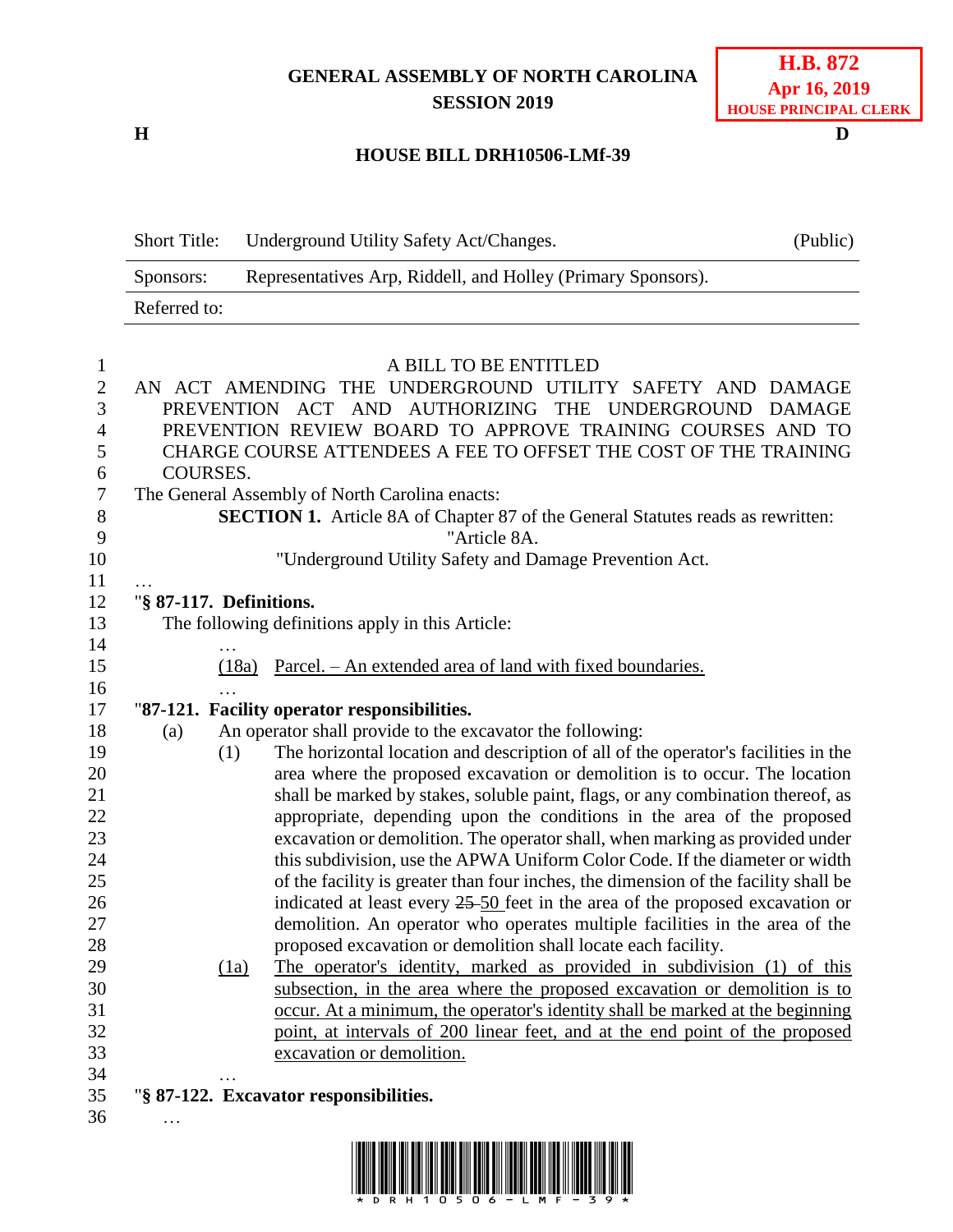|                                                                                                                    |                                               | <b>General Assembly Of North Carolina</b>                                                                                                                                                                                                                                                                                                                                                                                                                                                                                                                                                                                                                                                                                                                                                                                                                                                                                   | <b>Session 2019</b> |  |
|--------------------------------------------------------------------------------------------------------------------|-----------------------------------------------|-----------------------------------------------------------------------------------------------------------------------------------------------------------------------------------------------------------------------------------------------------------------------------------------------------------------------------------------------------------------------------------------------------------------------------------------------------------------------------------------------------------------------------------------------------------------------------------------------------------------------------------------------------------------------------------------------------------------------------------------------------------------------------------------------------------------------------------------------------------------------------------------------------------------------------|---------------------|--|
| (b)<br>The notice required by subsection (a) of this section shall, at a minimum, contain all<br>of the following: |                                               |                                                                                                                                                                                                                                                                                                                                                                                                                                                                                                                                                                                                                                                                                                                                                                                                                                                                                                                             |                     |  |
|                                                                                                                    | (5)                                           | The location of the proposed excavation or demolition, not to exceed<br>one-quarter mile in geographical length, or five adjoining addresses, not to<br>exceed one quarter mile in geographical length.demolition by one of the<br>following:<br>A single parcel that may exceed 1/4 mile in linear length identified by<br><u>a.</u><br>a single address.<br>The lesser of five adjoining parcels identified by addresses, not to<br><u>b.</u><br>exceed 1/4 mile in linear length or an area not to exceed 1/4 mile in<br>linear length.                                                                                                                                                                                                                                                                                                                                                                                  |                     |  |
| (c)                                                                                                                | An excavator shall comply with the following: |                                                                                                                                                                                                                                                                                                                                                                                                                                                                                                                                                                                                                                                                                                                                                                                                                                                                                                                             |                     |  |
|                                                                                                                    | (6)                                           | If an operator fails to respond to the positive response system, the excavator<br>may proceed if there are no visible indications of a facility at the proposed<br>excavation or demolition area, such as a pole, marker, pedestal, meter, or<br>valve. However, if the excavator is aware of or observes indications of an<br>unmarked facility at the proposed excavation or demolition area, the excavator<br>shall not begin excavation or demolition until an additional eall-notice is made<br>to the Notification Center detailing the facility and an arrangement is made<br>for the facility to be marked by the operator within three hours from the time<br>the additional eall-notice is received by the Notification Center.                                                                                                                                                                                   |                     |  |
|                                                                                                                    | (10)                                          | The excavator shall not use mechanized equipment within 24 inches of a<br>facility that is a gas, oil, petroleum, or an oil, petroleum products, or highly<br>volatile liquid pipeline system, a gas transmission line, or an electric<br>transmission line unless the facility operator has consented to the use in<br>writing and the operator's representative is on site during the use of the<br>mechanized equipment. For purposes of this subdivision, the term "oil,<br>petroleum products, or highly volatile liquid pipeline system" has the same<br>meaning as the term "pipeline system" in Title 49 C.F.R. § 195.2, the term<br>"gas, oil, petroleum transmission line" "gas transmission line" has the same<br>meaning as the term "transmission line" in Title 49 C.F.R. § 192.3, and the<br>term "electric transmission line" has the same meaning as the term<br>"transmission line" in G.S. $62-100(7)$ . |                     |  |
| "§ 87-124. Exemptions.                                                                                             |                                               |                                                                                                                                                                                                                                                                                                                                                                                                                                                                                                                                                                                                                                                                                                                                                                                                                                                                                                                             |                     |  |
|                                                                                                                    |                                               | The notice requirements in G.S. 87-122(a) and G.S. 87-122(b) do not apply to the following:                                                                                                                                                                                                                                                                                                                                                                                                                                                                                                                                                                                                                                                                                                                                                                                                                                 |                     |  |
|                                                                                                                    | (6)                                           | An excavation or demolition performed when those responsible for routine<br>maintenance of a right-of-way or any other governmental entity are<br>eonducting performing, with labor on their permanent payroll, maintenance<br>activities within the right-of-way. Maintenance activities shall include<br>resurfacing, milling, emergency replacement of signs critical for maintaining<br>safety, safety or the reshaping of shoulders and ditches to the original road<br>profile. Maintenance activities do not include the initial installation of traffic<br>signs, traffic control equipment, or guardrails-guardrails, or drainage<br>structures. The provisions of this subdivision do not apply when the<br>excavation or demolition is performed by a contractor acting on behalf of a                                                                                                                           |                     |  |